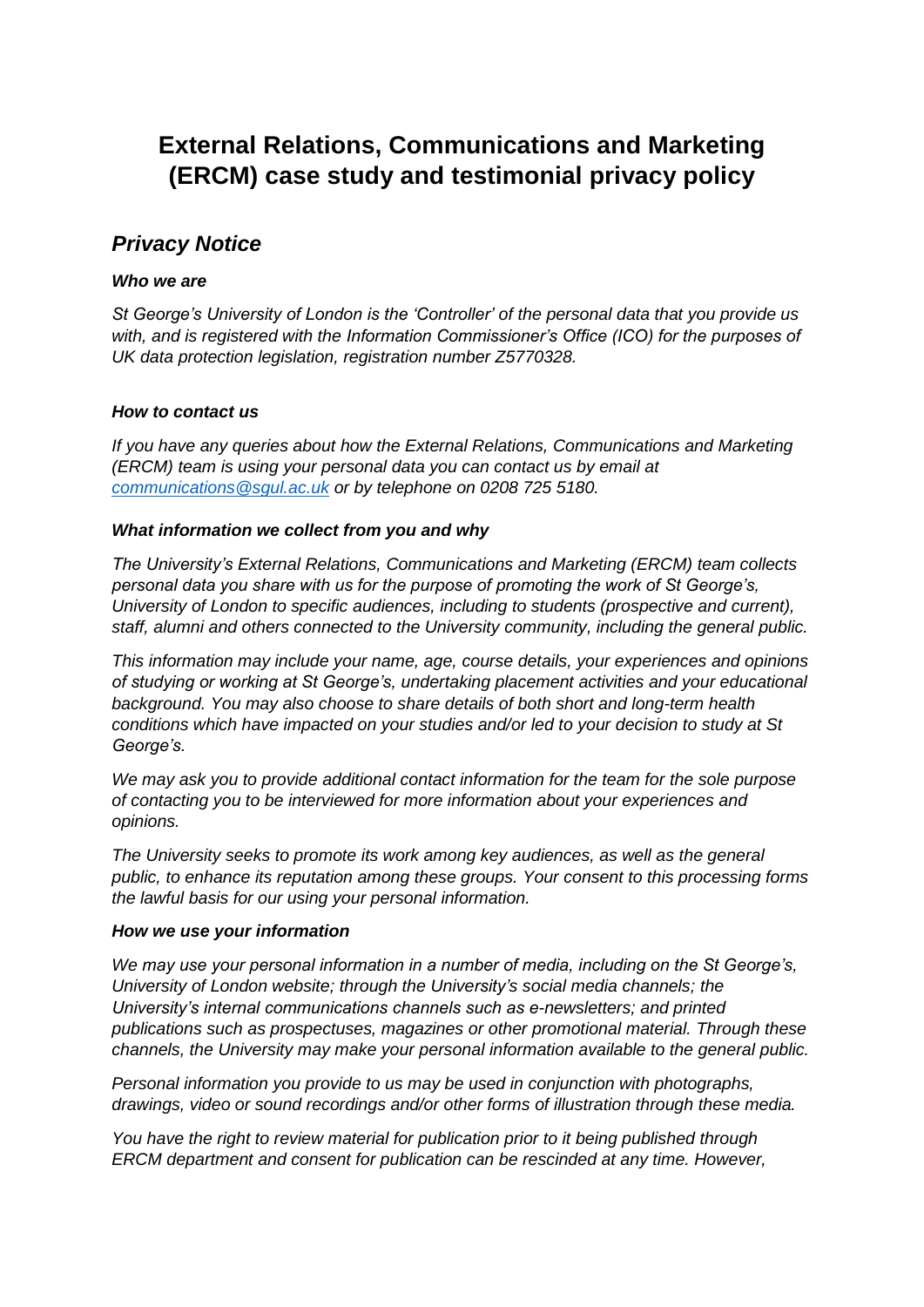*material which has already been released, for example through publication through social media, may not be possible to retrieve once published.* 

#### *How we obtain your information*

*We will collect information directly from you, which may be collated with information from other public information from other organisations or sources (e.g. announcement of an award or external appointment) to produce media published through the University's website and through its social media channels.* 

*You have the right to review this material for publication prior to it being published through Communications department and consent for publication can be rescinded at any time.*

#### *Who we share your information with*

*Through publication through the University's website, social media channels, printed publications, e-newsletters and other channels, your personal information will be available to staff, students and alumni of St George's, University of London, as well as the general public.* 

*Through publication through these channels, your personal information may be shared with third-party software platforms including, but not limited to, Facebook, Twitter, LinkedIn and Instagram, as well as email distribution software provider, Poppulo.* 

*With your consent, we may share contact details, i.e. email address and phone number, with journalists based in the UK seeking to interview students or alumni about their experiences of higher education, or other organisations seeking students or alumni as case studies who might share their experiences.* 

# *How long we keep your information for*

*Your personal data will be kept for three years, at which point it will be removed from the University's website and files. We may ask, with your consent, to keep case study/testimonials on file for a longer period.* 

*Data will be stored prior and following publication in a password protected email account and/or in files on servers hosted by the University.* 

*However, data already published through the University's website and social media channels, as well as hard copy publications, may not be possible to remove.* 

#### *What your rights are*

*You have a right to access your personal data, to object to the processing of your personal data, to rectify, erase, restrict and port your personal data.* 

*To request a copy of the personal data we hold for you please contact the University Data Protection Officer using the contact details above.*

*If the personal information we hold for you needs correcting or updating you can request this by contacting the Communications team on [communications@sgul.ac.uk](mailto:communications@sgul.ac.uk)*

*If you have queries about any of your other rights regarding our use of your personal data you should contact the University's Data Protection Officer.*

*The Data Protection Officer can be contacted by email at [dataprotection@sgul.ac.uk](mailto:dataprotection@sgul.ac.uk) or by telephone on 020 8725 0668*